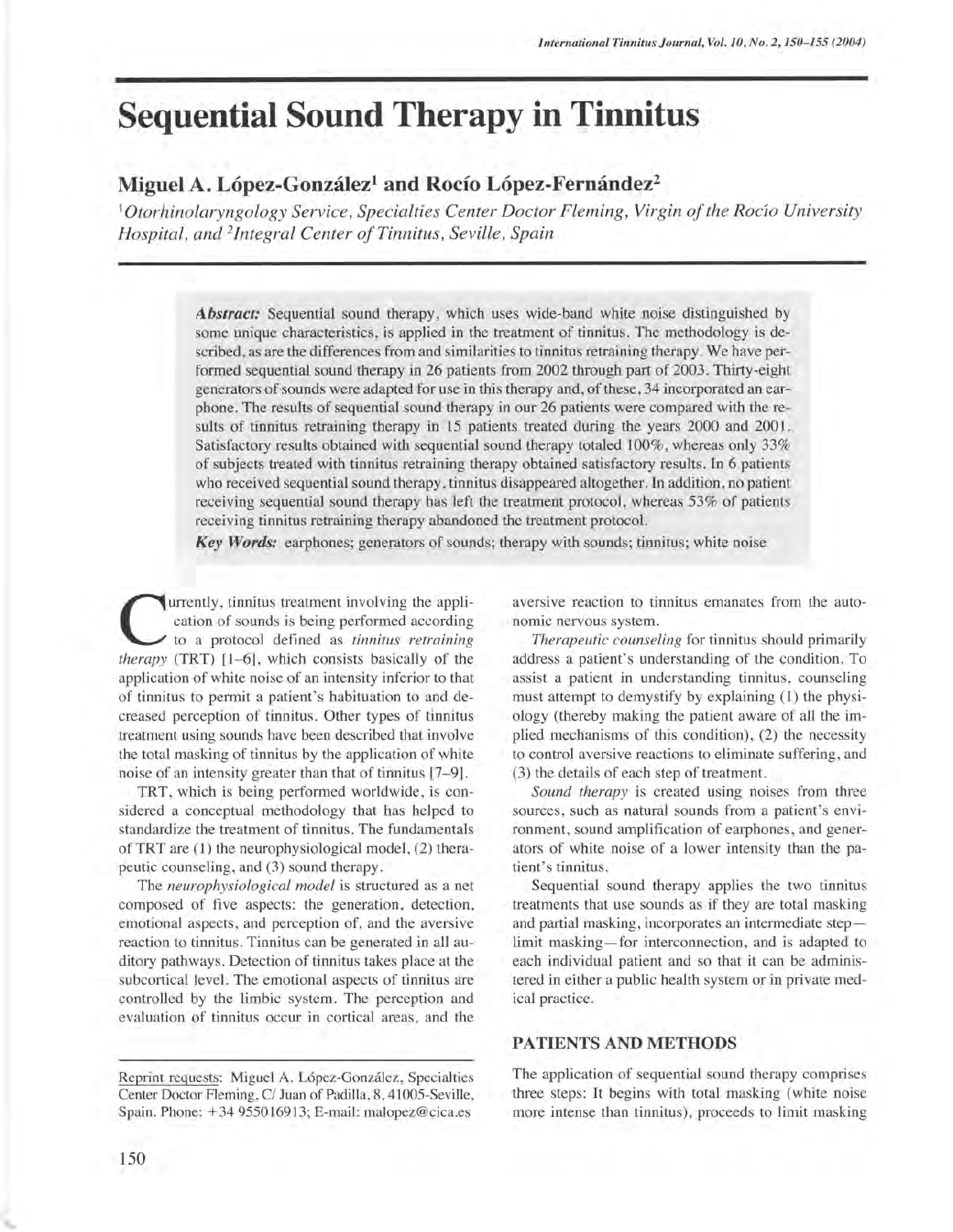(white noise of an intensity similar to that of tinnitus), and culminates in partial masking (white noise less intense than tinnitus). Passage from one type of masking to another depends on the obtained result and on the treated patient's opinion about the success of adapting white noise to the individual's tinnitus experience. The white noise applied is a wide-band sound.

## Patients

Twenty-six patients, 21 of whom were women (median age, 69 years) and 5 of whom were men (median age, 63 years), gave their informed consent to be entered into the study. The predominant pathological findings were arterial hypertension in five patients, diabetes in three, obesity in two, a cerebrovascular accident in one, and acoustic traumatism in another. All patients began the treatment regimen by means of sound generators, according to the sequential sound therapy protocol, during the year 2002 and part of 2003. The control group was composed of 15 patients, 11 women (median age, 66 years) and 4 men (median age, 63 years). The predominant pathological findings in this group were arterial hypertension in four patients, diabetes in two, and obesity in one. The control group began the treatment regimen with white noise by means of sound generators, according to the TRT protocol, during the years 2000 and 2001.

### Complementary Tests

Aside from anamnesis focused on discerning information about tinnitus [10], complementary tests that were carried out in all patients were otoscopy, tympanometry, tonal audiometry (bony and air auditory thresholds, discomfort thresholds, and pain thresholds), logo-audiometry (thresholds of voice detection, word detection , perception, understanding, and discomfort), and tinnitometry (tinnitus measurement). All these thresholds are useful during adaptation of the sound generators and the earphones.

## Sound Generators

In patients treated by means of either sequential sound therapy or TRT, the sound generators used were Siemens (Germany) model TCI and TCI COMBI, the latter incorporating earphones. Both the sound generators and earphones employ digital technology. The sound generators were programmed for four application levels that exceed, match, or are below the intensity of a patient's tinnitus, as follows:

• Level 1. White noise less intense than tinnitus  $(-3 dB)$ 

- Level 2. White noise of an intensity similar to tinnitus (0 dB)
- Level 3. White noise more intense than tinnitus  $(+3 dB)$
- Level 4. White noise more intense than tinnitus  $(+6 dB)$

## Adaptation and Control

Adaptation and control were personalized. Adaptation of the sound generators and the earphones were undertaken with attention paid to each patient's intrinsic tinnitus characteristics and to whether a patient experienced any hearing loss or deafness. In patients with tinnitus and without hearing loss, sound generators were adapted, whereas in patients with tinnitus and hearing loss, sound generators with incorporated earphones were adapted.

## *First Month of Adaptation*

During the first month of adaptation, in patients with tinnitus but without hearing loss, the sound generator was adapted for total masking (level 3 or 4) for 6 hours per day-2 hours in the morning, 2 hours at noon, and 2 hours in the afternoon. In patients with tinnitus and hearing loss, sound generators with earphones were used for  $6$  hours per day $-2$  hours in the morning, 2 hours at midday , and 2 hours in the afternoon. The function of the sound generator in this group graduated to level 3 or 4 during 2 hours of each day that proved to be most tranquil. In both groups of patients, if a patient was unable to sleep owing to tinnitus, the sound generator was used at level 3 or 4 throughout the night as well. Patients were treated weekly during this first month.

#### *Second Month of Adaptation*

During month 2 of adaptation, in patients with tinnitus but without hearing loss, the sound generator was graduated to level 2 for a 6-hour daily span selected by the patient. Each patient was given the option of passing at level 1 and at levels 3 or 4. In patients with tinnitus and hearing loss, the sound generator incorporating earphones was applied in the earphone function for as much time daily as desired by each patient, except for a 2-hour daily span during which a patient could choose the masking level of the sound generator without earphones. If a patient could not sleep at night, he or she was permitted the use of the sound generator during the entire night. Control patients generally were treated biweekly during the second month, although such treatment was personalized to the needs of the individual patient.

### *Third and Subsequent Months of Adaptation*

In the third month of adaptation, control patients received treatment personalized according to time and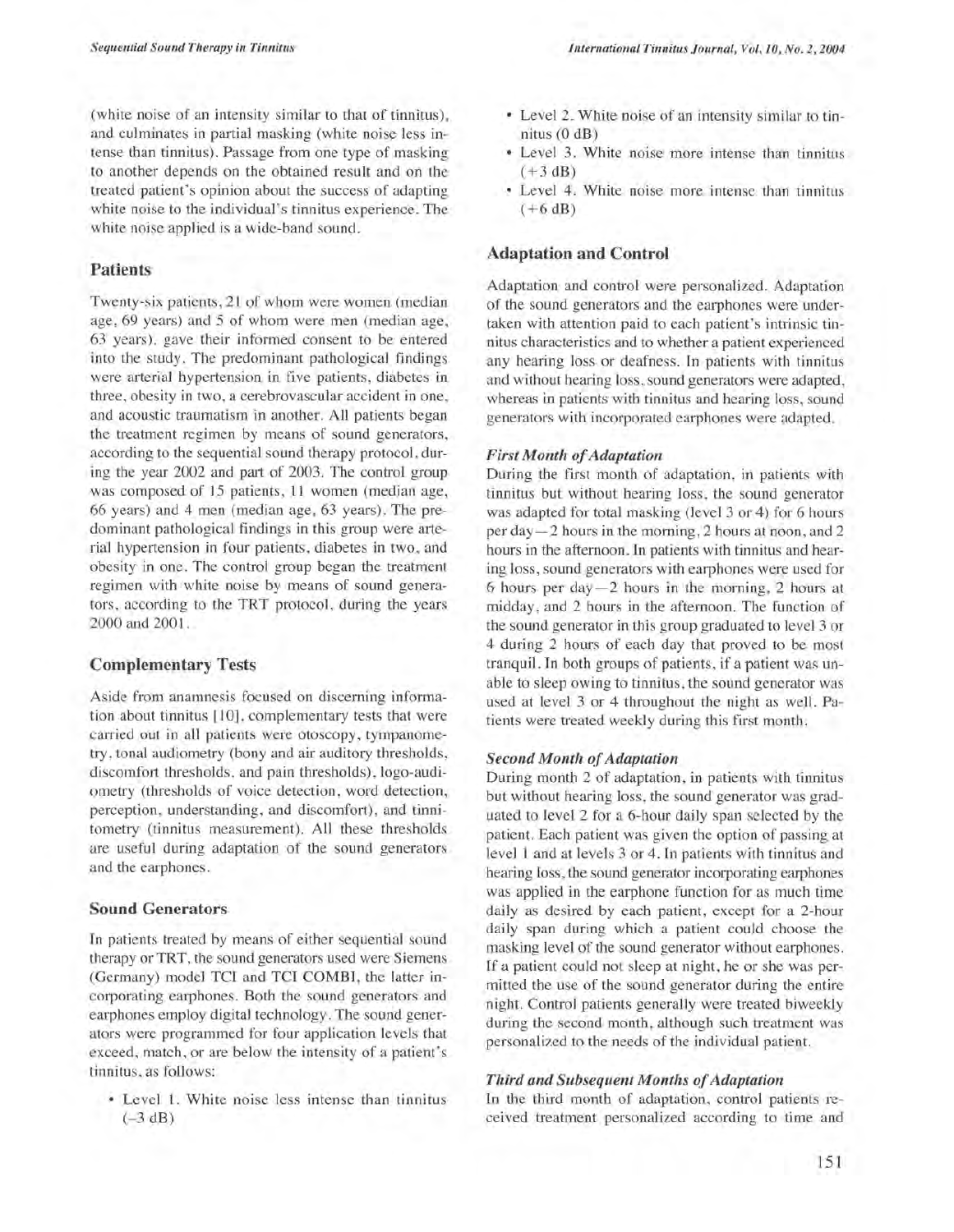masking type. In general, treatment was applied monthly except for necessities expressed by each patient. Thereafter, patients in the control group received treatment at 3 months, biannually, and annually according to the results obtained in each case. Adaptation was carried out monaurally in unilateral tinnitus and binaurally in bilateral tinnitus.

## Evaluation of Results

Results of this study were evaluated using the tinnitus handicap inventory (THI; in Spanish) [10,11], which includes 25 questions to which the patient and his or her cohabitant answered "yes," "sometimes," or "no." Results were expressed in percentages.

## RESULTS

## Types of Tinnitus

The various types of tinnitus identified in the 26 patients studied are detailed in Table 1.

## Sound Generators Adapted

A total of 38 sound generators, of which 34 incorporated earphones, were adapted initially to the 26 patients treated by means of sequential sound therapy. The adaptation was carried out monaurally or binaurally, as outlined in Table 2. In patients with unilateral tinnitus, monaural adaptation was performed in the ear in which the patient suffered the tinnitus. After the adaptation, either immediately or after some delay, the tinnitus generally appeared in the opposite ear from that in which tinnitus originally was present (Table 3). When the tinnitus appeared in the opposite ear, adaptation of another sound generator was made for this ear.

In the 15 control group patients treated by means of TRT, 30 sound generators with incorporated earphones were adapted binaurally.

|  |  | Table 1. Types of Tinnitus in 26 Adapted Patients |  |  |  |
|--|--|---------------------------------------------------|--|--|--|
|--|--|---------------------------------------------------|--|--|--|

| <b>Tinnitus Type</b> |                           | <b>Tinnitus Characteristics</b>                                                  |                           |  |
|----------------------|---------------------------|----------------------------------------------------------------------------------|---------------------------|--|
| Type                 | Percentage<br>of Patients | <b>Characteristics</b>                                                           | Percentage<br>of Patients |  |
| <b>Bilateral</b>     | 46                        | Same intensity in both ears<br>Prevalence in right ear<br>Prevalence in left ear | 33<br>58                  |  |
| Unilateral           | 54                        | Right ear only<br>Left ear only                                                  | 36<br>64                  |  |
| Total                | 100                       | Right ear<br>Left car                                                            | 33<br>67                  |  |

Table 2. Type of Adaptation in 26 Patients

| <b>Tinnitus</b> |                           | <b>Adaptation</b>                           |                           |  |
|-----------------|---------------------------|---------------------------------------------|---------------------------|--|
| Type            | No. of<br><b>Patients</b> | Type                                        | No. of<br><b>Patients</b> |  |
| Binaural        | 12                        | GSE, both ears                              |                           |  |
|                 |                           | GSE in one ear, GS in<br>opposite car       |                           |  |
| Monaural        | 14                        | GSE                                         | ĨО                        |  |
|                 |                           | GSE in one ear, earphone<br>in opposite car |                           |  |
|                 |                           | GS                                          |                           |  |
|                 |                           | GS in one ear, earphone in<br>opposite ear  |                           |  |

 $GS =$  sound generator;  $GSE =$  sound generator incorporating earphone.

## Complementary Tests

Tympanometry was normal in 19 patients (73%) of patients, being smooth or plane in the remaining patients for medial ear problems. Light or moderate hearing loss occurred in 25 patients (96%), a single patient retaining audition within the normal range. The intensity of tinnitus varied between 1 and 15 dB above the air threshold of audition, even in the same patient. Similarly, but to a lesser degree, the tinnitus frequency varied for a given patient, being distributed throughout 89% of the area of acute frequencies.

## Evaluation of Results

In every one of the 26 patients treated by means of sequential sound therapy, a subjective, quantitative improvement was obtained according to the THI answered by both a patient and his or her cohabitant. To date, no

Table 3. Monaural Treatment: Time of Appearance of Tinnitus in Ear Opposite That Originally Experiencing Tinnitus ( $n = 14$ )

| No. of<br>Patients | Time of Appearance of Tinnitus in Opposite Ear                                                                         |
|--------------------|------------------------------------------------------------------------------------------------------------------------|
| $\overline{2}$     | In the same moment of adaptation                                                                                       |
|                    | I month after adaptation                                                                                               |
|                    | 1.5 months after adaptation                                                                                            |
|                    | 2 months after adaptation                                                                                              |
|                    | 3 months after adaptation                                                                                              |
|                    | 6 months after adaptation                                                                                              |
|                    | 3 months adapted without hearing tinnitus in opposite ear                                                              |
|                    | 4 months adapted without hearing tinnitus in opposite ear                                                              |
| ï                  | 5 months adapted without hearing tinnitus in opposite ear                                                              |
| $\overline{c}$     | 6 months adapted without hearing tinnitus in opposite ear                                                              |
|                    | 7 months adapted without hearing tinnitus in opposite ear                                                              |
|                    | months, with sound generator and conventional<br>earphone in opposite ear, without hearing tinnitus in<br>opposite ear |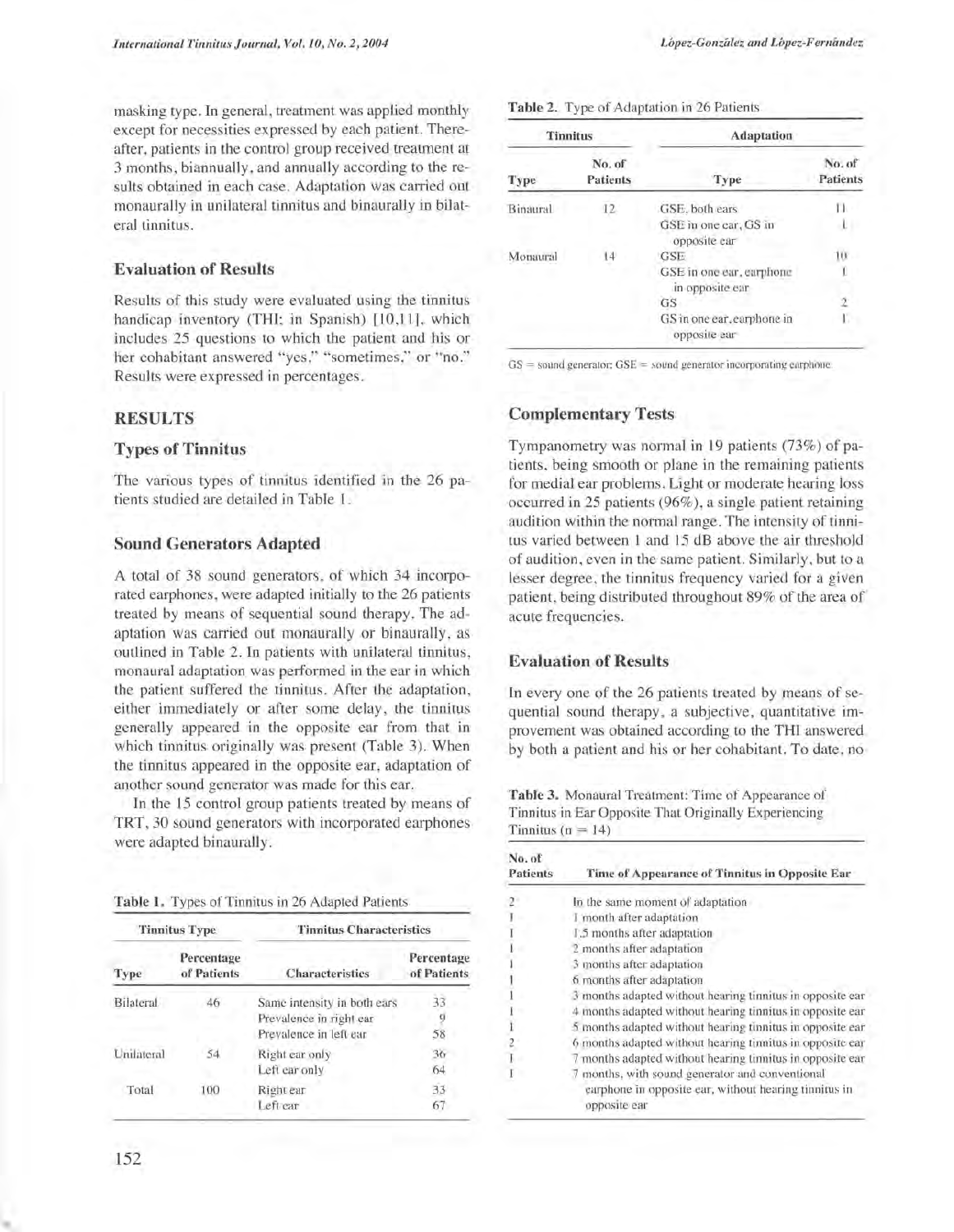patient has left the treatment group. Six patients no longer perceived their tinnitus-one patient after 15 days of adaptation, three patients after the first month, and two patients after the 3-month adaptation using only the earphone function, thereafter not needing the function of a sound generator. In the 15 control patients treated by means of TRT, subjective, quantitative improvement was obtained in 33% ( $n = 5$ ), and 53% left the study  $(n = 8)$ .

#### *Decreased Perception of Tinnitus*

The perception of tinnitus diminished in all patients treated with sequential sound therapy: in six patients from the moment of adaptation, in one patient after 15 days of treatment, in two patients at 1 month of adaptation, in three patients at 2 months, in one patient at 3 months, in four patients at 4 months, and in three patient at 6 months.

#### *Control of the Adaptation*

Three patients, once their perception of tinnitus had decreased, experienced periods of increased tinnitus perception again that were related to stressful situations. One such patient experienced increased tinnitus perception in connection with a cerebrovascular accident suffered by his wife. Another patient's "relapse" was associated with labor problems. In a third patient, increased tinnitus perception occurred on several occasions in connection with personality dysfunctions.

#### **DISCUSSION**

Sequential sound therapy is an original methodology being described here for the first time. This therapeutic approach consists of a three-step sequential application of the white noise of tinnitus, first for a total masking effect, next as a limited masking effect and, finally, for partial masking. Passage from one masking type to another in a given patient depends on the result obtained in that patient and on the patient's assessment of the regulation of his or her tinnitus by this method.

In our 26 patients, tinnitus was prevalent in the left ear, coinciding with other published results in which the left ear is the most frequently affected [12-14]. Monaural adaptation is carried out in sequential sound therapy for psychological and economic reasons. A decreased perception of tinnitus is said to have occurred when the tinnitus ceases to bother a patient; this decreased perception is known objectively because the patient passes from level 3 or 4 to level 2 or 1 in the sound generator.

Some German authors have begun to advise multidisciplinary treatment of tinnitus [15,16]. The flow diagram in Figure 1 depicts a guide to clinical practice that



Figure 1. Flow diagram depicting a guide to clinical practice that reflects the medical procedures and audio-prosthetics integral to our (total) treatment of tinnitus.  $(ENT = ear, nose)$ . and throat specialist)

reflects the medical procedures and audio-prosthetics that are integral to our treatment of tinnitus. This approach incorporates several methodological concepts:

*1. Concept of tinnitus.* We define tinnitus as a noise that the patient hears that it is causing him or her to suffer. A person can experience noise perception and not suffer from it. A person usually begins to suffer from such noise perception when he or she passes to a certain hypersensitivity state imposed by matters unrelated to the noise: Such matters may be of a personal nature (e.g., suffering from another illness) or related to family (e.g., deaths, solitude), employment (e.g., accident, jubilation), or civic (e.g., robberies) or political issues (e.g., social conflicts). In fact, any matter that causes hypersensitivity in a patient can fix his or her attention on the noise and cause that patient to begin suffering.

*2. Management of tinnitus.* The patient assists by varying the time intervals and the types of masking.

*3. Shared therapeutic counsel.* The otorhinolaryngologist provides medical counsel in relation to the sound therapy, and the audio-prosthetist provides audioprosthetic counsel relative to adaptation and its control.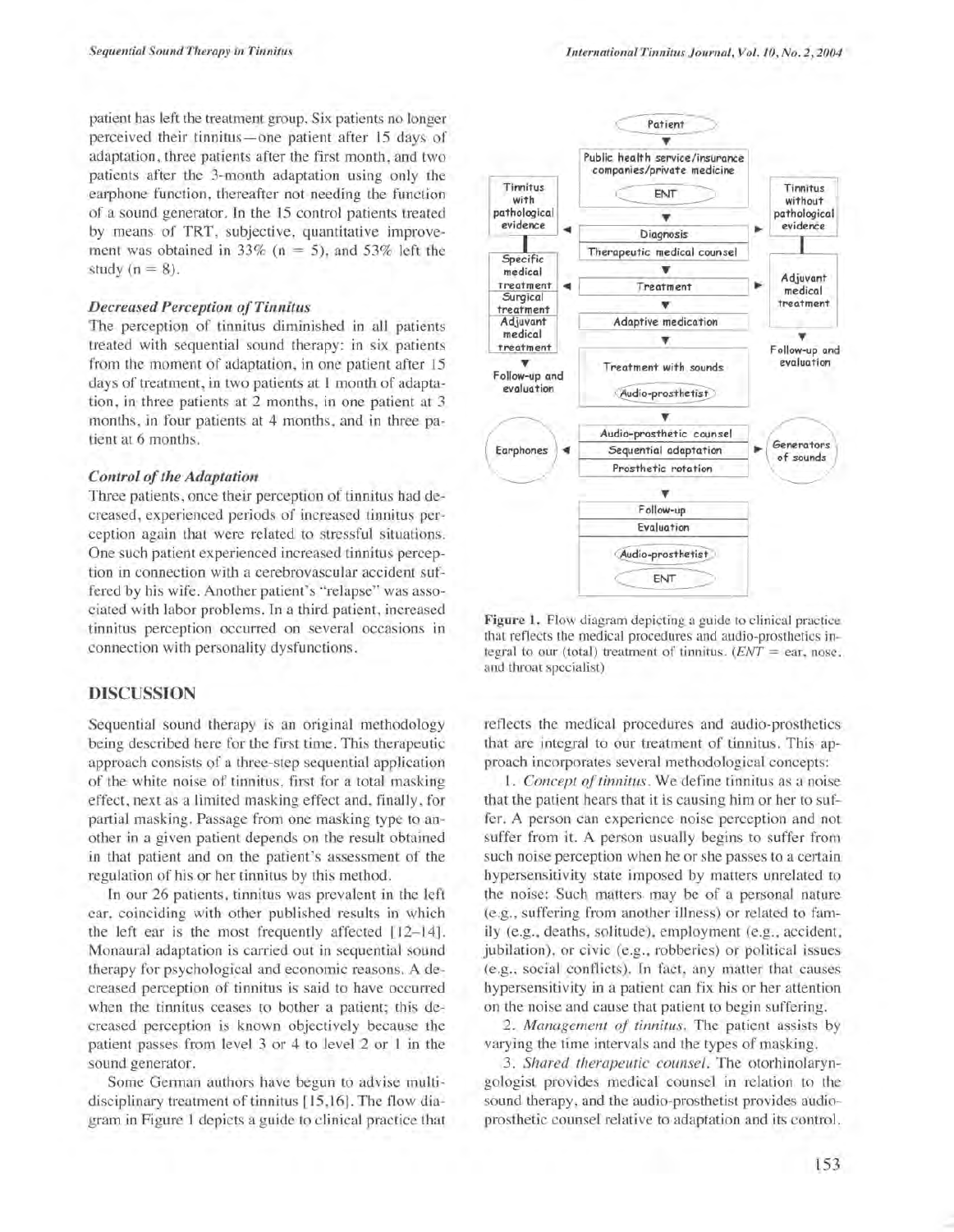*4. Monaural and binaural adaptation.* Adaptation can be binaural in bilateral tinnitus and monaural in unilateral tinnitus.

*5. Tinnitus as chronic illness.* Tinnitus is considered a chronic illness if treatment has no temporal limit.

*6. Treatment as part of various health systems.*  Treatment can be provided as an aspect of a national health system or as a service covered by health insurance companies or extended through private clinics.

*7 . Dual evaluation.* Evaluation of the outcomes of therapy is carried out by means of the tinnitus handicap inventory as answered by both the patient and his or her cohabitant.

Table 4 lists the differences and similarities between TRT and sequential sound therapy. In both groups of patients, therapy involved similarly generated sounds and was administered by the same personnel (otorhinolaryngologist and audio-prosthetist). However, all 26 tinnitus patients treated with sequential sound therapy experienced improvement, and none left the treatment group, whereas among the 15 control patients treated with TRT, only 33% registered improvement, and 53% abandoned sound therapy. Other authors who used TRT in their patients found improvement rates varied widely, ranging between 23% and 88% [10].

The most common complaint in patients treated by TRT-that is, the presence of two noises instead of onecontributed to these patients' abandonment of therapy. This problem was not encountered among patients treated with sequential sound therapy; rather, patients felt a sense of well-being when they did not hear their tinnitus and had normal audition from the beginning of the treatment.

The evolution of masking in sequential sound therapy is described as a chain of three links: the first link being total masking, the second being partial masking, and the third being sequential sound therapy.

The therapeutic masking of tinnitus began in 1969 in Germany , where Feldmann [17] began to mask tinnitus in a total way, as much homolaterally as contralaterally and using different spectra of noises: wide-band, narrow-band, and pure-tone. Later, in 1977, Vernon [18] of the United States made important contributions to the development of this technique known currently as TRT. Hazell [19], together with Wood, contributed to the benefits of total masking in this therapeutic modality. Once the benefits of total tinnitus masking were well-known, the technique continued to be perfected. On the basis of work published by Hazell and colleagues in 1985 [20], various authors built on the foundation of the application of noises less intense than a patient's tinnitus to obtain positive results [21,22].

Many patients whom we subjected to TRT with the application of sounds less intense than their tinnitus did not experience improvement. Since 1998, we have undertaken to develop a different methodology in which sounds are applied in a sequential way. In developing this approach, we relied on prior knowledge of masking, both total and partial, and added to this limit masking. The result was sequential sound therapy. Outcomes using this methodology have improved substantially over those obtained with only total masking or partial masking. We conclude that the effectiveness of sequential sound therapy has surpassed that of TRT in the treatment of tinnitus, by modifying the application of white noise to the patient and integrating medication, surgery, adaptation, and human behavior during the entire treatment process until improvement of tinnitus is achieved.

|                                   | <b>Tinnitus Retraining Therapy</b>                                                            | <b>Sequential Sound Therapy</b>                                                                                                                                                |
|-----------------------------------|-----------------------------------------------------------------------------------------------|--------------------------------------------------------------------------------------------------------------------------------------------------------------------------------|
| Objectives                        | Not elimination of tinnitus but rather habituation<br>to and decreased perception of tinnitus | Habituation to and decreased perception of tinnitus;<br>moving toward elimination of tinnitus such that a patient.<br>need not suffer from it and is able to control it.       |
| Therapeutic counsel               | Carried out by the otorhinolaryngologist in a<br>clinic or unit specializing in tinnitus      | An otorhinolaryngologist for surgical therapy and an<br>audio-prosthetist for adaptation and control                                                                           |
| Sound therapy                     | Environmental noises, earphones, and sound<br>generators                                      | Digital sound generators and digital earphones                                                                                                                                 |
| Adaptation, binaural and monaural | Binaural adaptation always in unilateral and<br>binaural tinnitus                             | Binaural adaptation in bilateral tinnitus and monaural<br>adaptation at the outset in unilateral tinnitus                                                                      |
| Duration of the treatment         | $1-2$ years                                                                                   | No limit, as tinnitus is a chronic illness that moves through<br>phases of improvement and worsening                                                                           |
| Medicine, public and private      | Private or public clinic specializing in tinnitus                                             | Public (affiliated with insurance companies) or private<br>surgical facility and a center for tinnitus staffed by a<br>specialized audio-prosthetist for adaptation procedures |
| Evaluation                        | Subjective evaluation or tinnitus handicap<br>inventory completed by patient.                 | Subjective evaluation or tinnitus handicap inventory<br>completed by both patient and his or her cohabitant                                                                    |

Table 4. Differences and Similarities Between Sequential Sound Therapy and Tinnitus Retraining Therapy